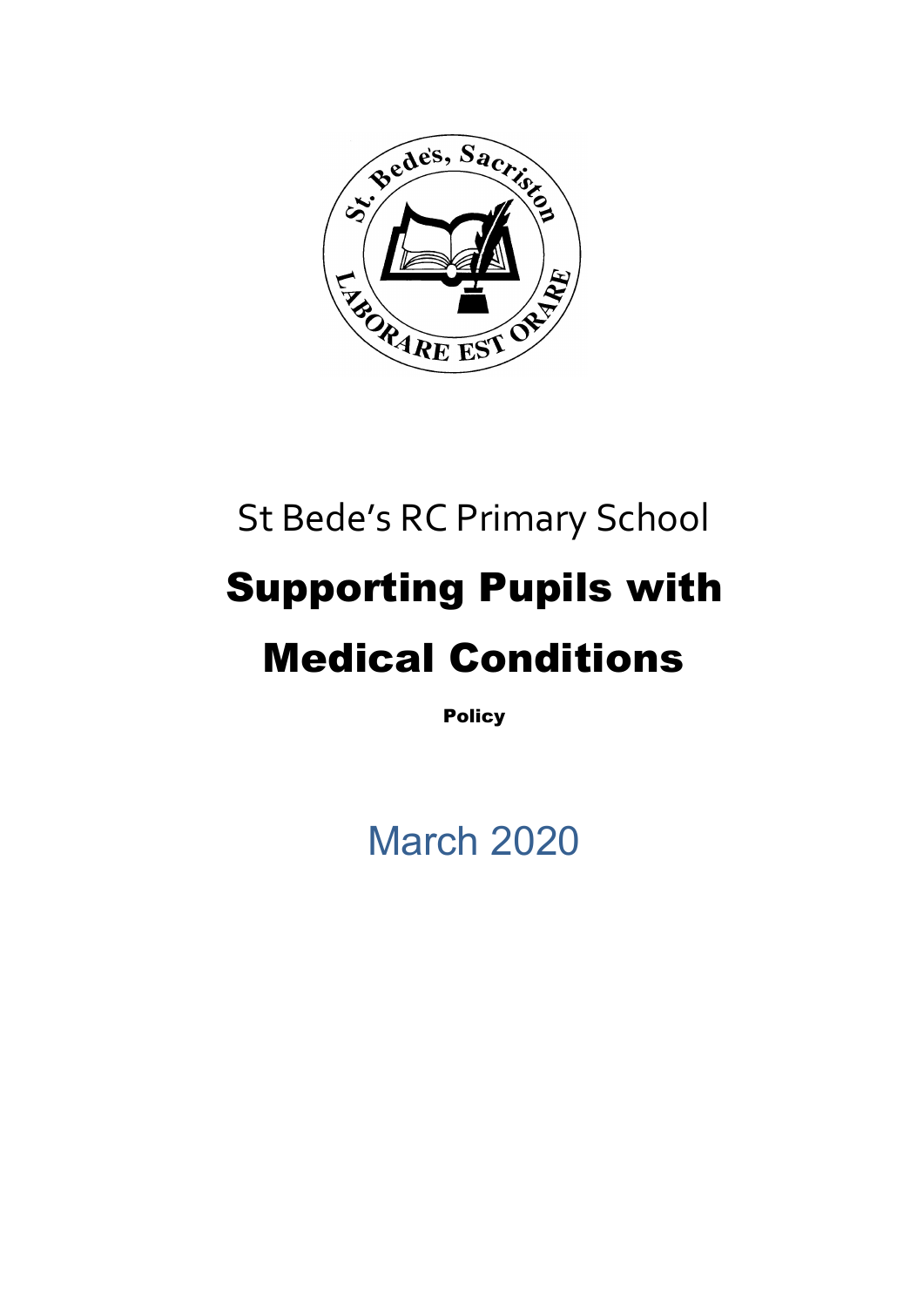The purpose of this policy is to ensure that the best practice is followed in school and all staff are familiar with the procedures St Bede's RC Primary has in place to meet the duty of care we have for all our pupils, present and in the future.

St Bede's RC Primary School wishes to ensure that pupils with medical conditions receive appropriate care and support at school. All pupils have an entitlement to a full time curriculum or as much as their medical condition allows. This policy has been developed in line with the Department for Education's statutory guidance released in April 2014 – "Supporting pupils at school with medical conditions" under a statutory duty form section 100 of the Children and Families Act 2014. The statutory duty came into force on 1<sup>st</sup> September 2014

The school will have regard to the statutory guidance issued. We take account of it, carefully consider it and we make all efforts to comply.

Ofsted places a clear emphasis on meeting the needs of pupils with SEN and Disabilities, also including those pupils with medical conditions.

The Special Educational Needs and Disabilities Act of 2000 states the importance of providing effective learning opportunities for all pupils and offers key principles for inclusion. These principals include those related to overcoming barriers to learning which takes account of those with medical needs. Pupils with special medical needs have the same right of admission to our school and cannot be excluded on medical grounds alone.

Administering medication within school is a voluntary role and staff carrying out this role will have successfully completed the course 'Administration of Medication in Schools', so that they understand the legislation and guidelines around medical issues. In addition, specialised training e.g. the use of epi pen, inhaler etc, will also be completed by the staff.

The staff currently trained are known as Identified Persons (IP) for administering medication within the school, and are displayed in the School Office.

The Headteacher accepts the responsibility for the supervision and administration of medicines and is supported by 7 IPs.

*N.B. Early years settings should continue to apply the Statutory Framework for Early Years foundation Stage.*

Signed by:

| <b>Head Teacher</b>       | Date: |
|---------------------------|-------|
| <b>Chair of Governors</b> | Date: |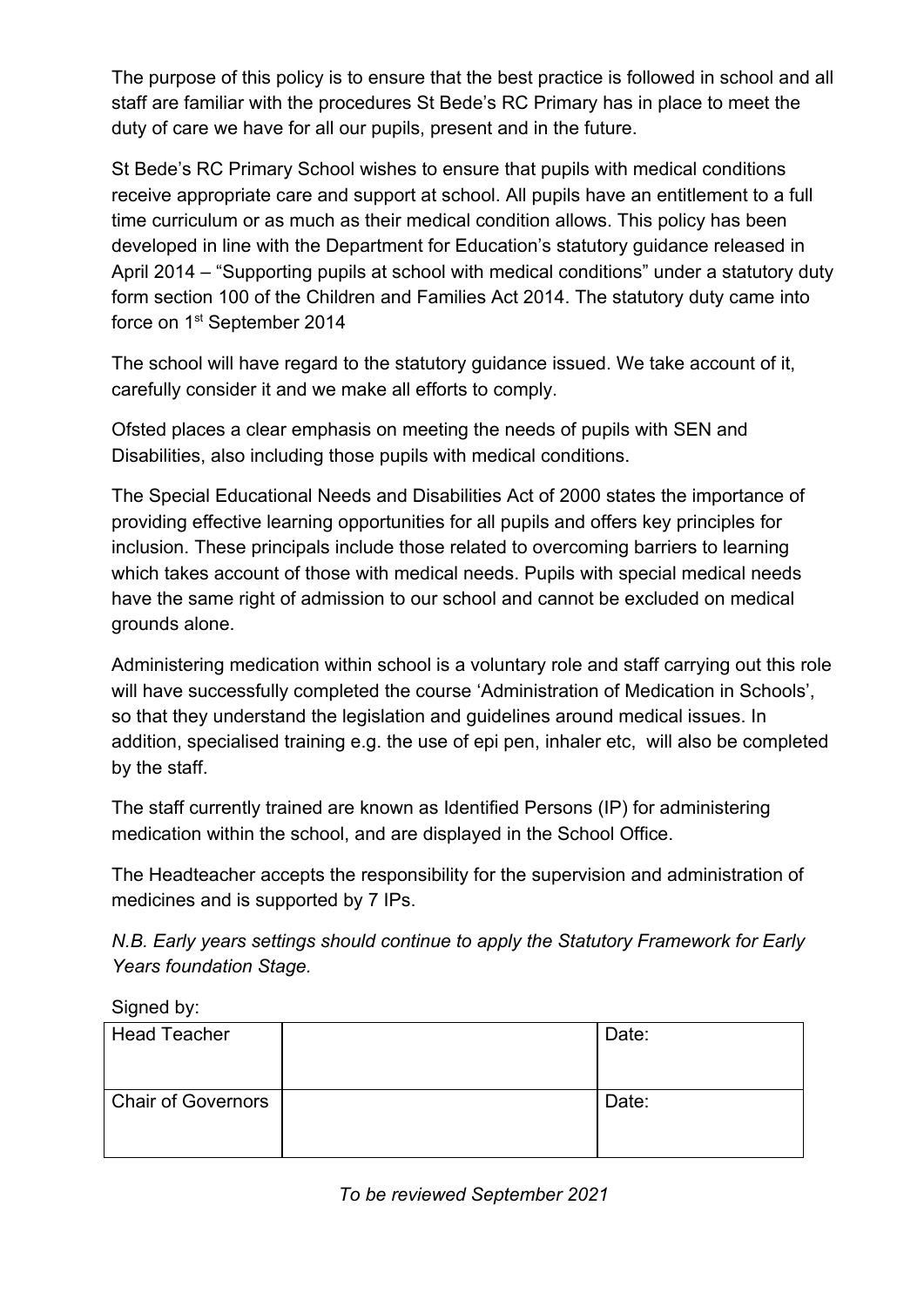## **a) The Local Authority (LA) is responsible for:**

- 1) Promoting co-operation between relevant partners regarding supporting pupils with medical conditions.
- 2) Providing support, advice /guidance and training to schools and their staff to ensure Individual Healthcare Plans (IHP) are effectively delivered.
- 3) Working with schools to ensure pupils attend full-time or make alternative arrangements for the education of pupils who need to be out of school for fifteen days or more due to a health need and who otherwise would not receive a suitable education.

## **b) The Governing Body of St Bede's RC Primary School is responsible for:**

- 1) Ensuring arrangements are in place to support pupils with medical conditions.
- 2) Ensuring the policy is developed collaboratively across services clearly identifies roles and responsibilities and is implemented effectively.
- 3) Ensuring that the Supporting Pupils with Medical Conditions Policy does not discriminate on any grounds including, but not limited to protected characteristics: ethnicity/national/ origin, religion or belief, sex, gender reassignment, pregnancy & maternity, disability or sexual orientation.
- 4) Ensuring the policy covers arrangements for pupils who are competent to manage their own health needs.
- 5) Ensuring that all pupils with medical conditions are able to play a full and active role in all aspects of school life, participate in school visits / trips/ sporting activities, remain healthy and achieve their academic potential.
- 6) Ensuring that relevant training is delivered to a sufficient number of staff who will have responsibility to support children with medical conditions and that they are signed off as competent to do so. Staff to have access to information, resources and materials.
- 7) Ensuring written records are kept of, any and all, medicines administered to pupils.
- 8) Ensuring the policy sets out procedures in place for emergency situations.
- 9) Ensuring the level of insurance in place reflects the level of risk.
- 10)Handling complaints regarding this policy as outlined in the school's Complaints Policy.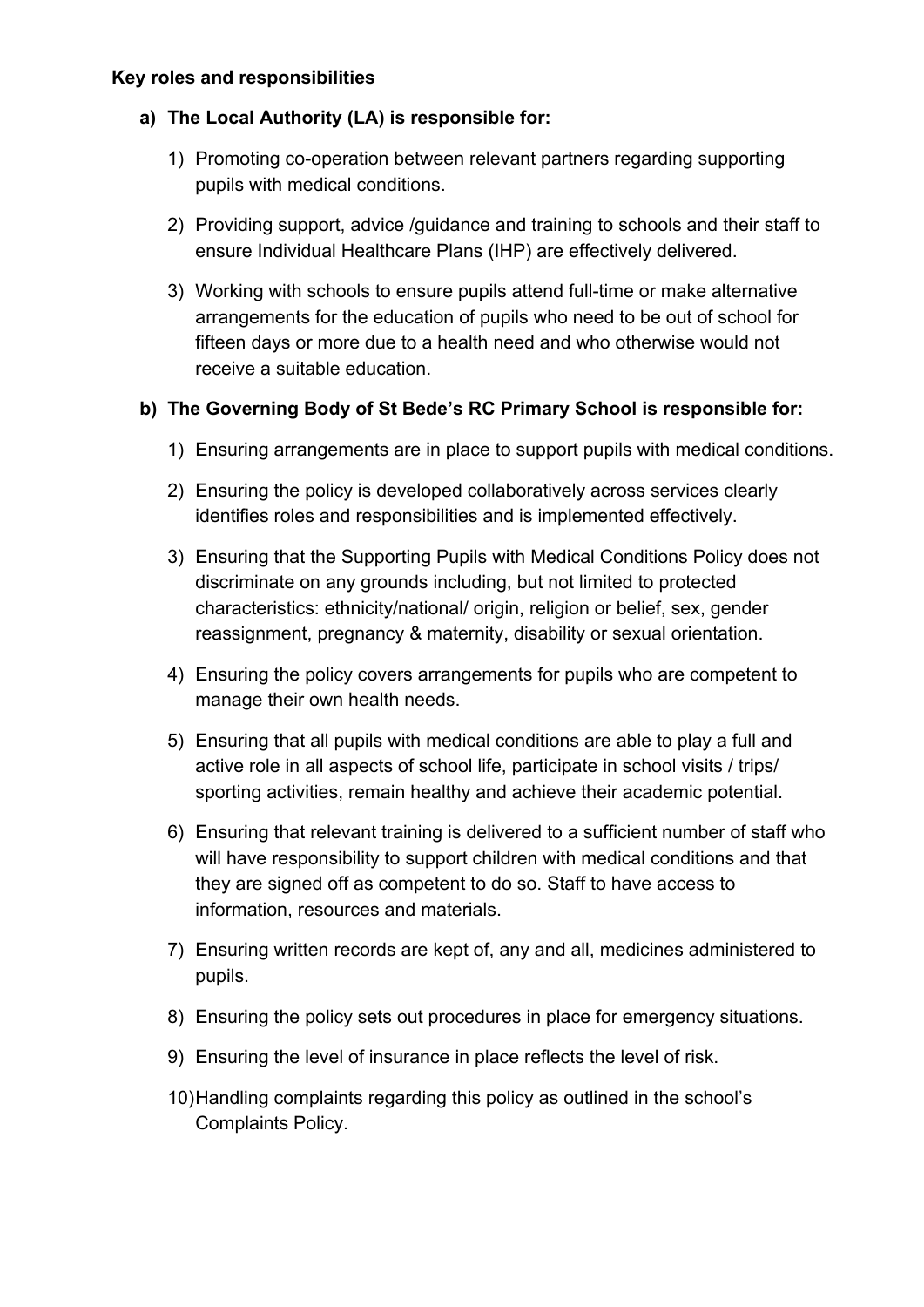## **c) The Head teacher is responsible for:**

- 1) Ensuring the policy is developed effectively with partner agencies and then making staff aware of this policy.
- 2) The day-to-day implementation and management of the Supporting Pupils with Medical Conditions Policy and Procedures of **St Bede's RC Primary School**.
- 3) Liaising with healthcare professionals regarding the training required for staff.
- 4) Identifying staff who need to be aware of a child's medical condition.
- 5) Developing Individual Healthcare Plans (IHPs).
- 6) Ensuring a sufficient number of trained members of staff are available to implement the policy and deliver IHPs in normal, contingency and emergency situations.
- 7) If necessary, facilitating the recruitment of staff for delivering the promises made in this policy. Ensuring more than one staff member is identified, to cover holidays / absences and emergencies.
- 8) Ensuring the correct level of insurance is in place for teachers who support pupils in line with this policy.
- 9) Continuous two-way liaison with school nurses and school in the case of any child who has or develops an identified medical condition.
- 10)Ensuring confidentiality and data protection
- 11)Assigning appropriate accommodation for medical treatment/ care
- 12)Considering the purchase of a defibrillator.

#### **d) Staff members are responsible for:**

- 1) Taking appropriate steps to support children with medical conditions and familiarising themselves with procedures which detail how to respond when they become aware that a pupil with a medical condition needs help. *A first-aid certificate is not sufficient*.
- 2) Knowing where controlled drugs are stored and where the key is held.
- 3) Taking account of the needs of pupils with medical conditions in lessons.
- 4) Undertaking training to achieve the necessary competency for supporting pupils with medical conditions, with particular specialist training if they have agreed to undertake a medication responsibility.
- 5) Allowing inhalers, adrenalin pens and blood glucose testers to be held in an accessible location, following DfE guidance.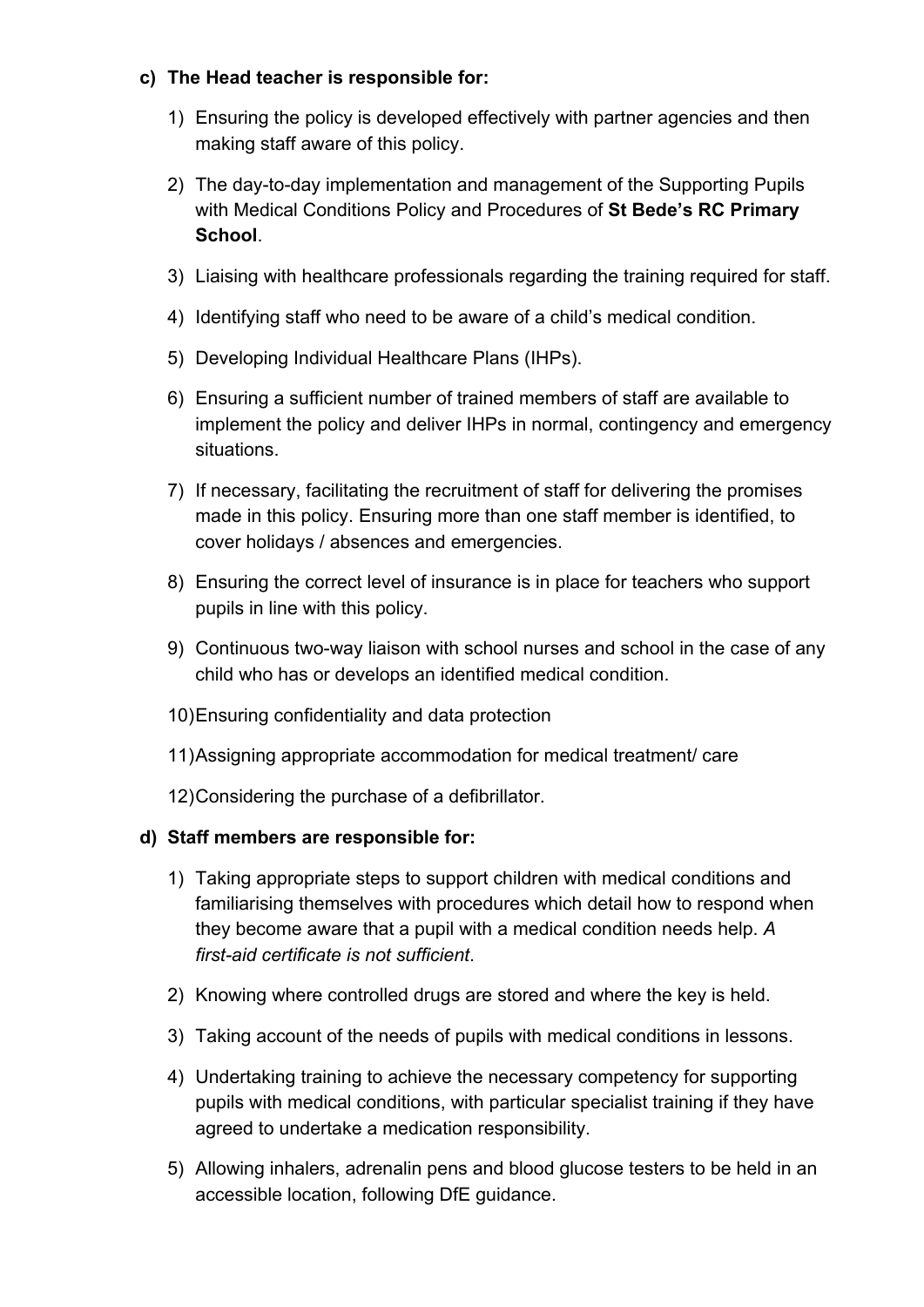#### **e) School nurses are responsible for:**

- 1) Collaborating on developing an IHP in anticipation of a child with a medical condition starting school.
- 2) Notifying the school when a child has been identified as requiring support in school due to a medical condition at any time in their school career.
- 3) Supporting staff to implement an IHP and then participate in regular reviews of the IHP. Giving advice and liaison on training needs.
- 4) Liaising locally with lead clinicians on appropriate support. Assisting the Head teacher in identifying training needs and providers of training.

## **f) Parents and carers are responsible for:**

- 1) Keeping the school informed about any new medical condition or changes to their child/children's health.
- 2) Participating in the development and regular reviews of their child's IHP.
- 3) Completing a parental consent form to administer medicine or treatment before bringing medication into school.
- 4) Providing the school with the prescribed medication their child requires and keeping it up to date including collecting leftover medicine.
- 5) Carrying out actions assigned to them in the IHP with particular emphasis on, they or a nominated adult, being contactable at all times.

## **g) Pupils are responsible for:**

- 1) Providing information on how their medical condition affects them.
- 2) Contributing to their IHP
- 3) Complying with the IHP and self-managing their medication or health needs including carrying medicines or devices, if judged competent to do so by a healthcare professional and is agreed by parents.

## **2) Training of staff**

- **a)** Newly appointed teachers, supply or agency staff and support staff will receive training on the 'Supporting Pupils with Medical Conditions' Policy as part of their induction.
- **b)** The clinical lead for each training area/session will be named on each IHP.
- **c)** No staff member may administer prescription medicines to children with medical conditions or undertake any healthcare procedures without undergoing training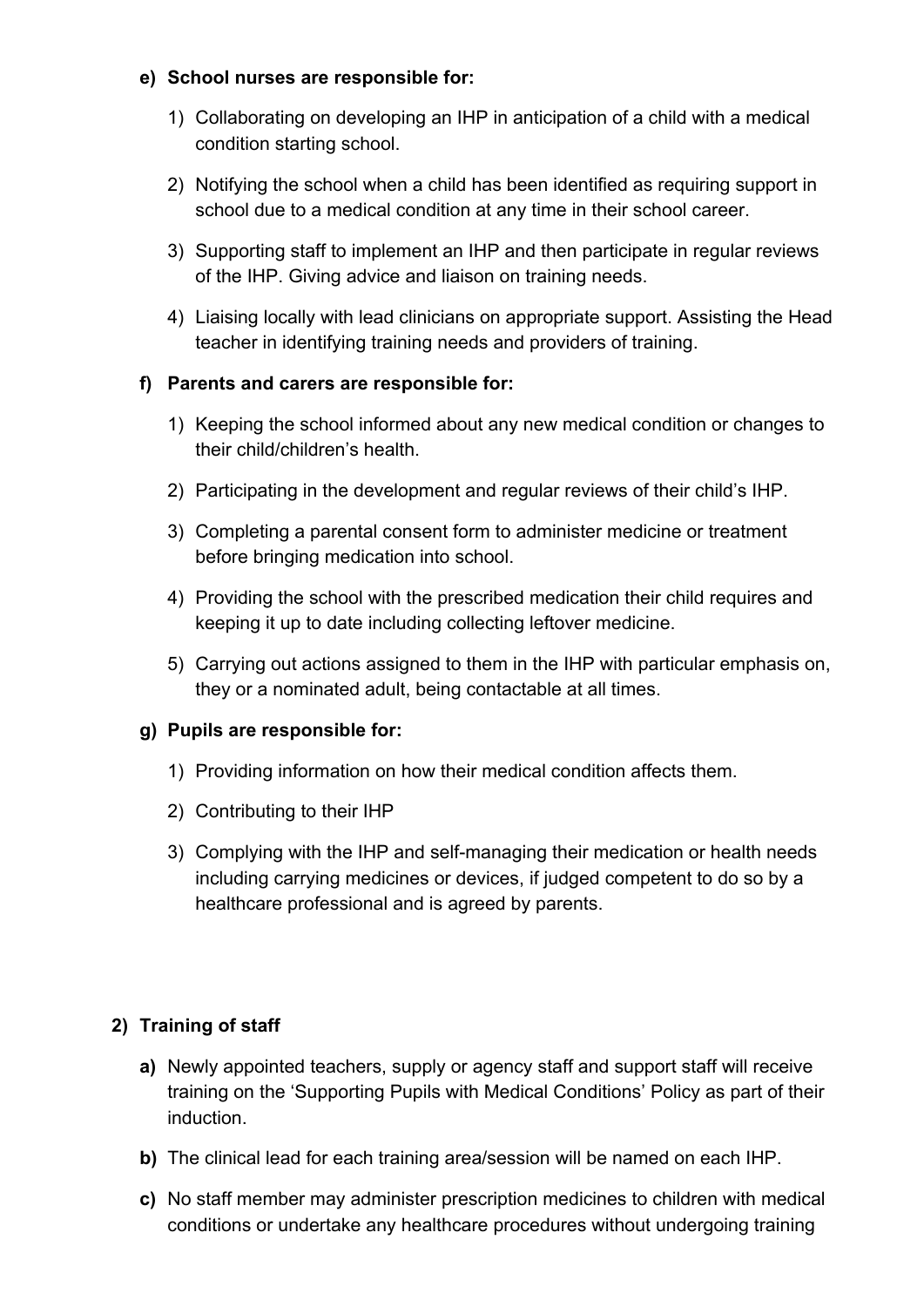specific to the condition and deemed as proficient by a school nurse as per paragraph 28 in the Supporting pupils in schools with medical conditions guidance by the Department of Education

**d)** School will keep a record of medical conditions supported, training undertaken and a list of teacher's proficient to undertake responsibilities under this policy. They will notify Health & Safety DCC, and Risk, Insurance & Governance Manager, DCC.

## 3) **Medical conditions register /list**

- **a)** Schools admissions forms will request information on pre-existing medical conditions. Parents must have an easy pathway to inform school at any point in the school year if a condition develops or is diagnosed. Consideration could be given to seeking consent from GPs to have input into the IHP and also to share information for recording attendance.
- **b)** A medical conditions list or register should be kept, updated and reviewed regularly by the nominated member of staff. Each class teacher should have an overview of the list for the pupils in their care, within easy access.
- **c)** Supply staff and support staff should similarly have access on a need to know basis. Parents should be assured data sharing principles are adhered to.
- **d)** For pupils on the medical conditions list, key stage/class transition meetings should take place in advance of transferring to enable parents, school and health professionals to prepare IHP and train staff if appropriate.

## **4) Individual Healthcare Plans (IHPs)**

It is recommended that IHP's are set up for any pupil who has a medical need, including pupils who require prescription medication within school, at home or any other child who has a medical condition, even if they do not need access to medication on a regular basis, e.g. nut allergy, eczema. A care plan is not required for children on short term medication e.g. antibiotics. All care plans are individually tailored to meet the child's needs.

- **a)** Where necessary (Head teachers will make the final decision) an Individual Healthcare Plan (IHP) will be developed in collaboration with the pupil, parents/carers, Head teacher, Special Educational Needs Coordinator (SENCO) and medical professionals.
- **b)** IHPs will be easily accessible to all relevant staff, including supply/agency staff, whilst preserving confidentiality. Staffrooms are inappropriate locations under Information Commissioner's Office (ICO) advice for displaying IHP as visitors /parent helpers etc. may enter. If consent is sought from parents a photo and instructions may be displayed. More discreet location for storage such as Intranet or locked file is more appropriate. *P.S. However, in the case of conditions with*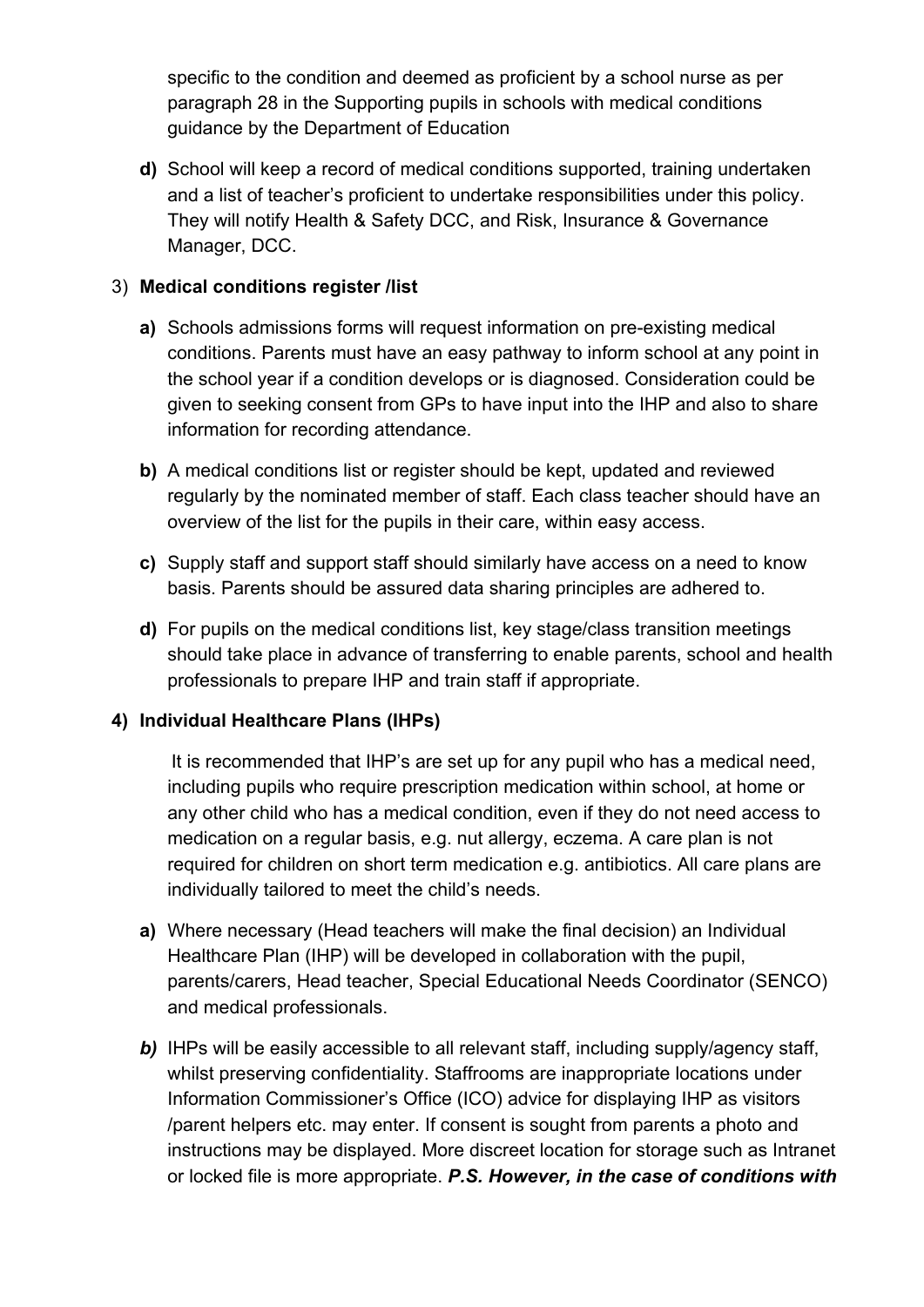## *potential life-threatening implications the information should be available clearly and accessible to everyone.*

- **c)** IHPs will be reviewed annually or when a child's medical circumstances change, whichever is sooner.
- **d)** Where a pupil has an Education, Health and Care plan or special needs statement, the IHP will be linked to it or become part of it.
- **e)** Where a child is returning from a period of hospital education or alternative provision or home tuition, collaboration between the LA /AP provider and school is needed to ensure that the IHP identifies the support the child needs to reintegrate.

## 5) **Transport arrangements**

- **a)** Where a pupil with an IHP is allocated school transport, the school should invite a member of DCC Transport team who will arrange for the driver or escort to participate in the IHP meeting. A copy of the IHP will be copied to the Transport team and kept on the pupil record. The IHP must be passed to the current operator for use by the driver /escort and the Transport team will ensure that the information is supplied when a change of operator takes place.
- **b)** For some medical conditions the driver/ escort will require adequate training. For pupils who receive specialised support in school with their medical condition this must equally be planned for in travel arrangements to school and included in the specification to tender for that pupil's transport.
- **c)** When prescribed controlled drugs need to be sent in to school, parents will be responsible for handing them over to the adult in the car in a suitable bag or container. They must be clearly labelled with name and dose etc.
- **d)** Controlled drugs will be kept under the supervision of the adult in the car throughout the journey and handed to a school staff member on arrival. Any change in this arrangement will be reported to the Transport team for approval or appropriate action.

## 6) **Education Health Needs (EHN) referrals**

- **a)** All pupils of compulsory school age who because of illness, lasting 15 days or more, would not otherwise receive a suitable full-time education are provided for under the local authority's duty to arrange educational provision for such pupils.
- **b)** In order to provide the most appropriate provision for the condition the EHN team accepts referrals where there is a medical diagnosis from a medical consultant.

## **7) Medicines**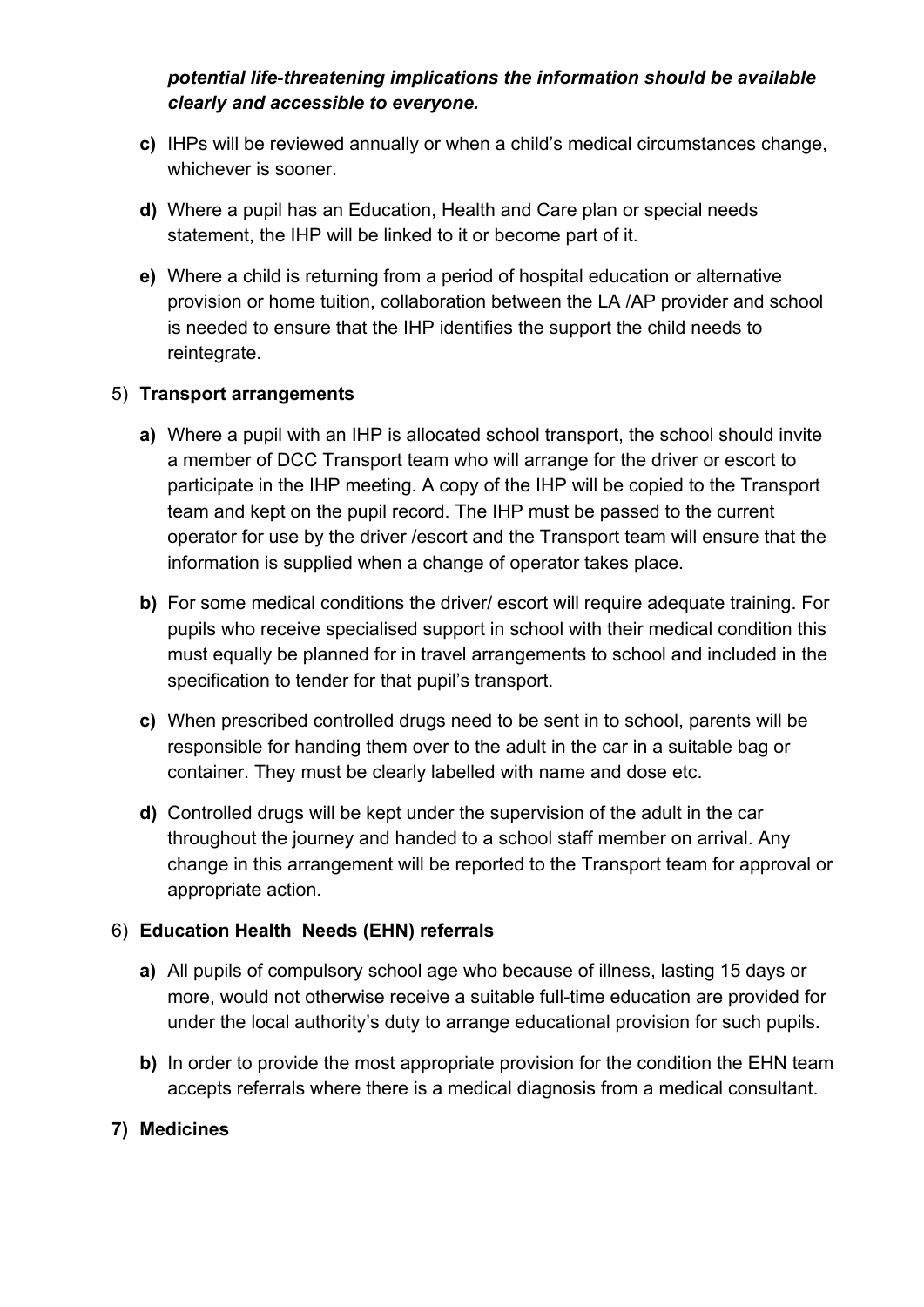- **a)** Where possible, unless advised it would be detrimental to health, medicines should be prescribed in frequencies that allow the pupil to take them outside of school hours.
- **b)** If this is not possible, prior to staff members administering any medication, the parents/carers of the child must complete and sign a parental consent to administration of medicine form.
- **c)** No child will be given any prescription or non-prescription medicines without written parental consent except in exceptional circumstances.( *residential trip, grandparents, childminder etc)*
- **d)** Where a pupil is prescribed medication by a healthcare professional without their parents'/carers' knowledge, the staff member acting in loco parentis will contact the child's parents as soon as possible to advise of the situation/outcome.
- **e)** No child under 16 years of age will be given medication containing aspirin without a doctor's prescription.
- **f)** Prescription medicines MUST be in date, labelled with child's name and dosage, and provided in the original container (except in the case of insulin which may come in a pen or pump) with dosage instructions. Medicines which do not meet these criteria will not be administered.
- **g)** All medications kept in school will be within their dates
- **h)** A child who has been prescribed a controlled drug may legally have it in their possession if they are competent to do so, but passing it to another child for use is an offence. Monitoring arrangements may be necessary. Schools should otherwise keep controlled drugs that have been prescribed for a pupil securely stored in a non-portable lockable container and only named staff should have access. Controlled drugs should be easily accessible in an emergency.
- **i)** Medications/ inhalers will be stored in a lockable cupboard in the office; medicines, which need to be kept at a low temperature, will be placed in a Tupperware box and placed in the centre of the refrigerator in staff room.
- **j)** Any medications left over at the end of the course will be returned to the child's parents.
- **k)** A record of individual medication for a child will be kept in school. This will record the date the medication is received by the school, the date the medication will expire, the date new medication is requested and received in school. The return of the old/expired medication will also be recorded. This information will be signed for by both the staff member and parents/guardians.
- **l)** Medication which needs to be returned home on a daily basis, must be signed in and out each day by a staff member and parent/carer.
- **m)** Medication will always be returned to an adult.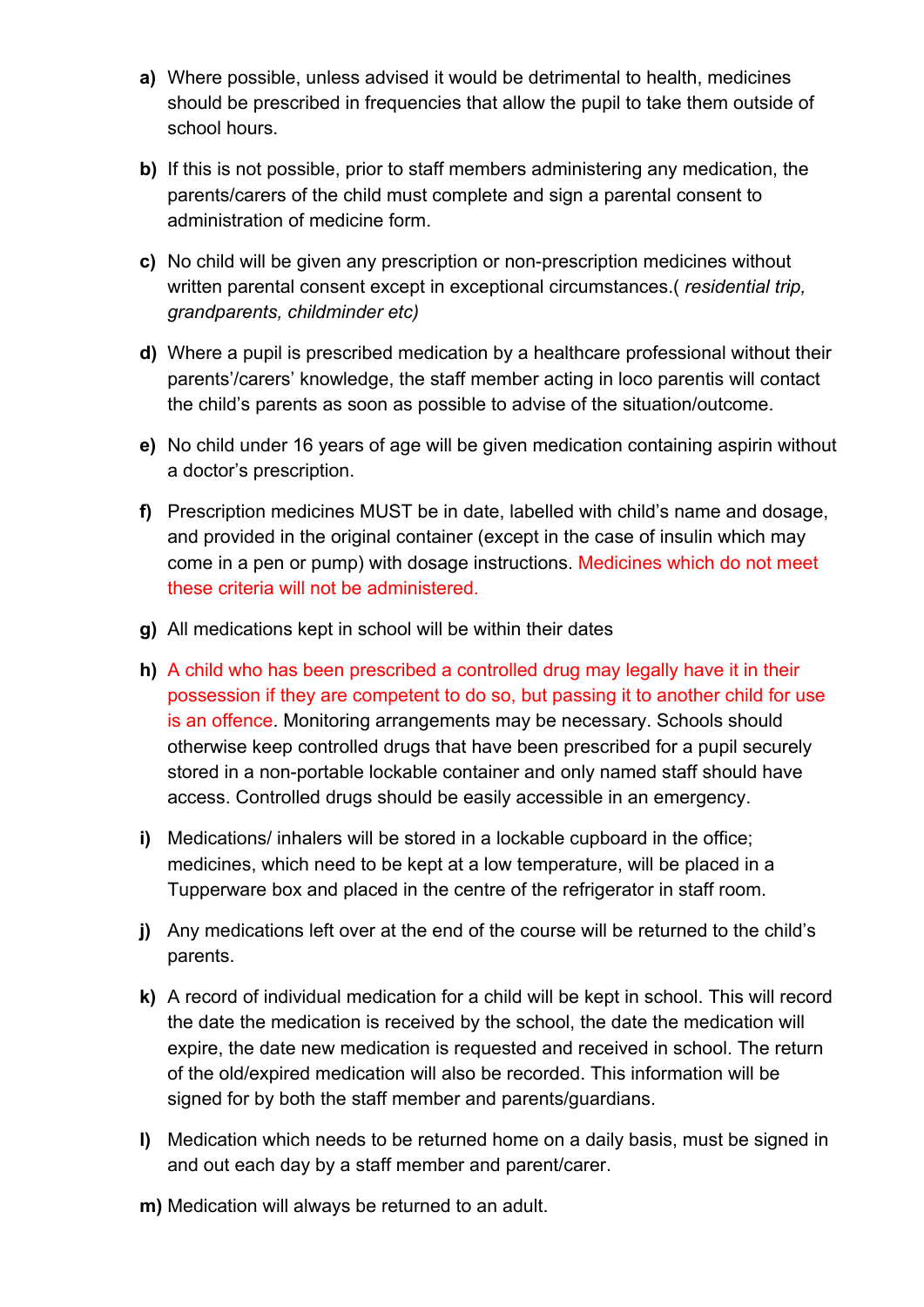- **n)** New medication will be requested by the school two months before the medication held in school is due to expire. This will allow for delays in obtaining the new prescriptions.
- **o)** Non- prescribed medication (i.e. Calpol) can be given to a child for a maximum of 2 days with written parental consent to ease the effects of colds, toothache etc. Should the administration of medication be requested for a longer period, parents would be referred to the child's GP for medical assessment. Non- prescribed medication will only be extended with written notification from the GP.
- **p)** Written records will be kept of all medication administered to children. This will include: date, time, dosage, and signatures of the staff members who administer and witness the administration of the medication.
- **q)** Pupils will never be prevented from accessing their prescribed medications under the supervision of staff.
- **r)** Emergency salbutamol inhaler kits will be kept voluntarily by school.
- **s)** Spacers for inhalers must be washed on a monthly basis in hot soapy water and allowed to drain.
- **t)** All medication taken from the school office must be signed out by the person taking it. Return of the medication must be signed back in and placed in the office medical cupboard in the correct drawer by the person returning it.
- **u)** General posters about medical conditions (diabetes, asthma, epilepsy etc.) are recommended to be visible in the staff room
- **v)** St Bede's RC Primary School cannot be held responsible for side effects that occur when medication is taken correctly.
- **w)** Staff will not force a pupil, if the pupil refuses to comply with their health procedure, and the resulting actions will be clearly written into the IHP which will include informing parents.

## **8) Emergencies**

- **a)** Medical emergencies will be dealt with under the school's emergency procedures which will be communicated to all relevant staff so they are aware of signs and symptoms.
- **b)** Pupils will be informed in general terms of what to do in an emergency such as telling a teacher.
- **c)** If a pupil needs to be taken to hospital, a member of staff will remain with the child until their parents arrive.
- **9) Day trips, residential visits and sporting activities**
	- **a)** Unambiguous arrangements should be made and be flexible enough to ensure pupils with medical conditions can participate in school trips, residential stays,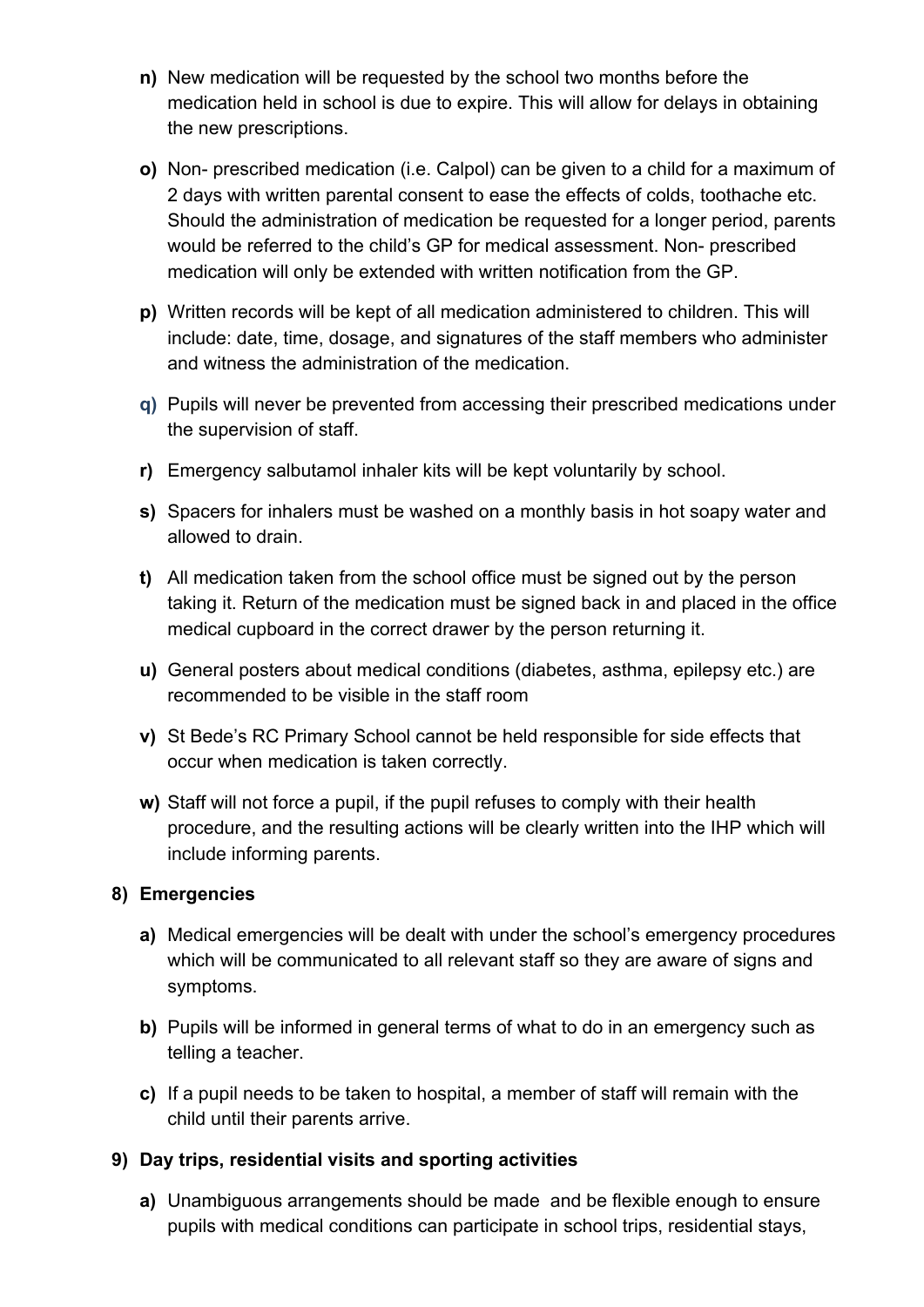sports activities and not prevent them from doing so unless a clinician states it is not possible.

- **b)** To comply with best practice risk assessments should be undertaken, in line with H&S executive guidance on school trips, in order to plan for including pupils with medical conditions. Consultation with parents, healthcare professionals etc. on trips and visits will be separate to the normal day to day IHP requirements for the school day.
- **c)** A school backpack will be used for the transportation of medication on a school trip. A cool bag (medical appropriate) will be used to transport medication which needs to be stored within a specific temperature range.

## **10) Food Allergies**

Some pupils and staff may suffer from food allergies e.g. nuts. These can be very serious, which could lead to anaphylactic shock, which is life threatening. Other pupils may also have dietary needs because of a medical condition. The child's parent/carer must inform the school of any allergy or dietary requirement.

Should your child require a school meal, requests will be passed to Taylor Shaw together with supporting evidence from a doctor or dietician. A special diet will be arranged and the cook in charge will be trained on the child's needs and take appropriate action. A photograph of the child and their allergy will be made available to the kitchen staff for identification purposes.

A risk assessment should be undertaken for each child at risk, and actions put in place to minimise the risk as much as possible. Emergency medication if required must accompany each child in the dining area. Supervisors on duty in the dinner hall must be trained to administer treatments e.g. epi pen.

Some floor polishes and soap can contain nut products. Non-nut products are avai;able to replace these. The caretaker will check the cleaning products used in school.

## **11) Avoiding unacceptable practice**

*Each case will be judged individually but in general, the following is not considered acceptable.*

The following behaviour is unacceptable in St Bede's RC Primary School:

- **a)** Preventing children from easily accessing their inhalers and medication and administering their medication when and where necessary.
- **b)** Assuming that pupils with the same condition require the same treatment.
- **c)** Ignoring the views of the pupil and/or their parents or ignoring medical evidence or opinion.
- **d)** Sending pupils home frequently or preventing them from taking part in activities at school
- **e)** Sending the pupil to the medical room or school office alone or with an unsuitable escort if they become ill.